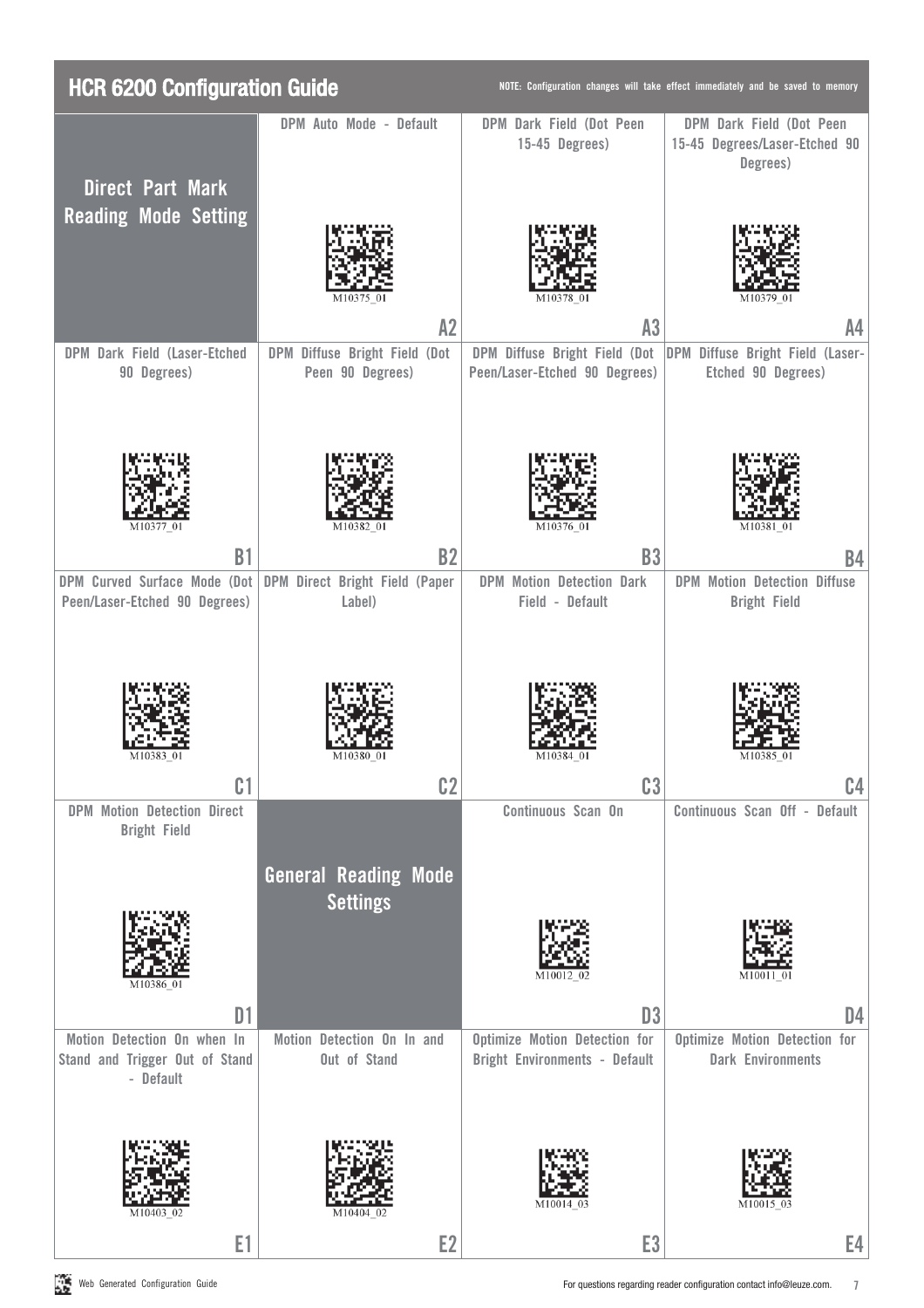| <b>HCR 6200 Configuration Guide</b>                |                                                  |                                                       | NOTE: Configuration changes will take effect immediately and be saved to memory |
|----------------------------------------------------|--------------------------------------------------|-------------------------------------------------------|---------------------------------------------------------------------------------|
| No Motion Detection Delay -<br><b>Default</b>      | 500ms Motion Detection Delay                     | Motion Detection Off In and<br>Out of Stand           | Mirroring On                                                                    |
|                                                    |                                                  |                                                       |                                                                                 |
| A1                                                 | A2                                               | A3                                                    | A4                                                                              |
| Mirroring Off - Default                            | Targeting On - Default                           | <b>Targeting Off</b>                                  | <b>Intentionally Blank</b>                                                      |
| M10124                                             | M10153 01                                        | M10154 01                                             |                                                                                 |
| <b>B1</b>                                          | <b>B2</b><br>Erase Prefix & Suffix Data -        | <b>B3</b><br>Erase Prefix Data - Default              | B4<br>Erase Suffix Data - Default                                               |
| <b>Data Formatting</b><br>(Prefix/Suffix) Settings | Default<br>C <sub>2</sub>                        | C <sub>3</sub>                                        | C <sub>4</sub>                                                                  |
| Prefix AIM ID On<br>M10199                         | Prefix AIM ID Off - Default<br>M10198-01         | Prefix Carriage Return Line<br>Feed (RS232 Mode Only) | Prefix Comma                                                                    |
| D1                                                 | D <sub>2</sub>                                   | D <sub>3</sub>                                        | D <sub>4</sub>                                                                  |
| Prefix Space                                       | Prefix Tab (USB Keyboard Mode<br>0nly)<br>M10129 | Prefix Tab (RS232 Mode Only)                          | Suffix Carriage Return<br>(RS232<br>Mode Only)                                  |
| E1                                                 | E <sub>2</sub>                                   | E <sub>3</sub>                                        | E4                                                                              |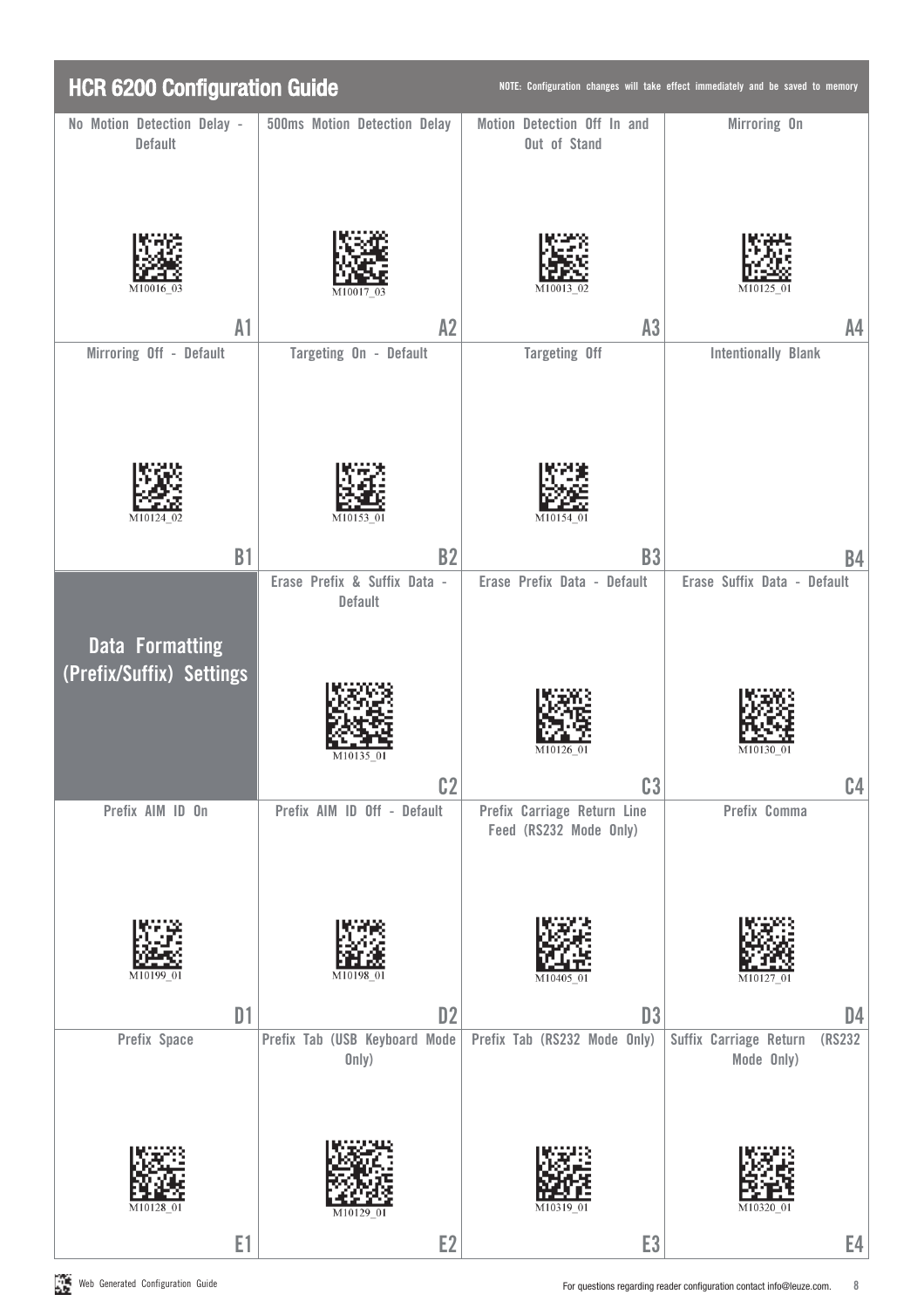| <b>HCR 6200 Configuration Guide</b>                    |                                        |                                          | NOTE: Configuration changes will take effect immediately and be saved to memory |
|--------------------------------------------------------|----------------------------------------|------------------------------------------|---------------------------------------------------------------------------------|
| Suffix Carriage Return Line<br>Feed (RS232 Mode Only)  | Suffix Comma                           | Suffix Enter (USB Keyboard<br>Mode Only) | Suffix Line Feed (RS232 Mode<br>0nly)                                           |
|                                                        |                                        |                                          | M1032<br>-01                                                                    |
| A1                                                     | A2                                     | A3                                       | A4                                                                              |
| Suffix Space                                           | Suffix Tab (USB Keyboard Mode<br>0nly) | Suffix Tab (RS232 Mode Only)             | Translate all Characters to<br>Uppercase On                                     |
| M10132 01                                              | M10133                                 |                                          | M10220-03                                                                       |
| <b>B1</b>                                              | <b>B2</b>                              | <b>B3</b>                                | B4                                                                              |
| Translate all Characters to<br>Uppercase Off - Default | <b>Symbology Settings</b>              | Australian Post On                       | Australian Post Off - Default                                                   |
| C <sub>1</sub>                                         |                                        | C <sub>3</sub>                           | C <sub>4</sub>                                                                  |
| Aztec On - Default                                     | Aztec Inverse On                       | Aztec Inverse & Normal On                | Aztec Off                                                                       |
| M10018                                                 | M10020 0                               | M10021-01                                | M10019 01                                                                       |
| D1<br>Codabar On - Default                             | D <sub>2</sub><br>Codabar Off          | D <sub>3</sub><br>Codablock F On         | D <sub>4</sub><br>Codablock F Off - Default                                     |
| E1                                                     | E <sub>2</sub>                         | E <sub>3</sub>                           | E4                                                                              |
|                                                        |                                        |                                          |                                                                                 |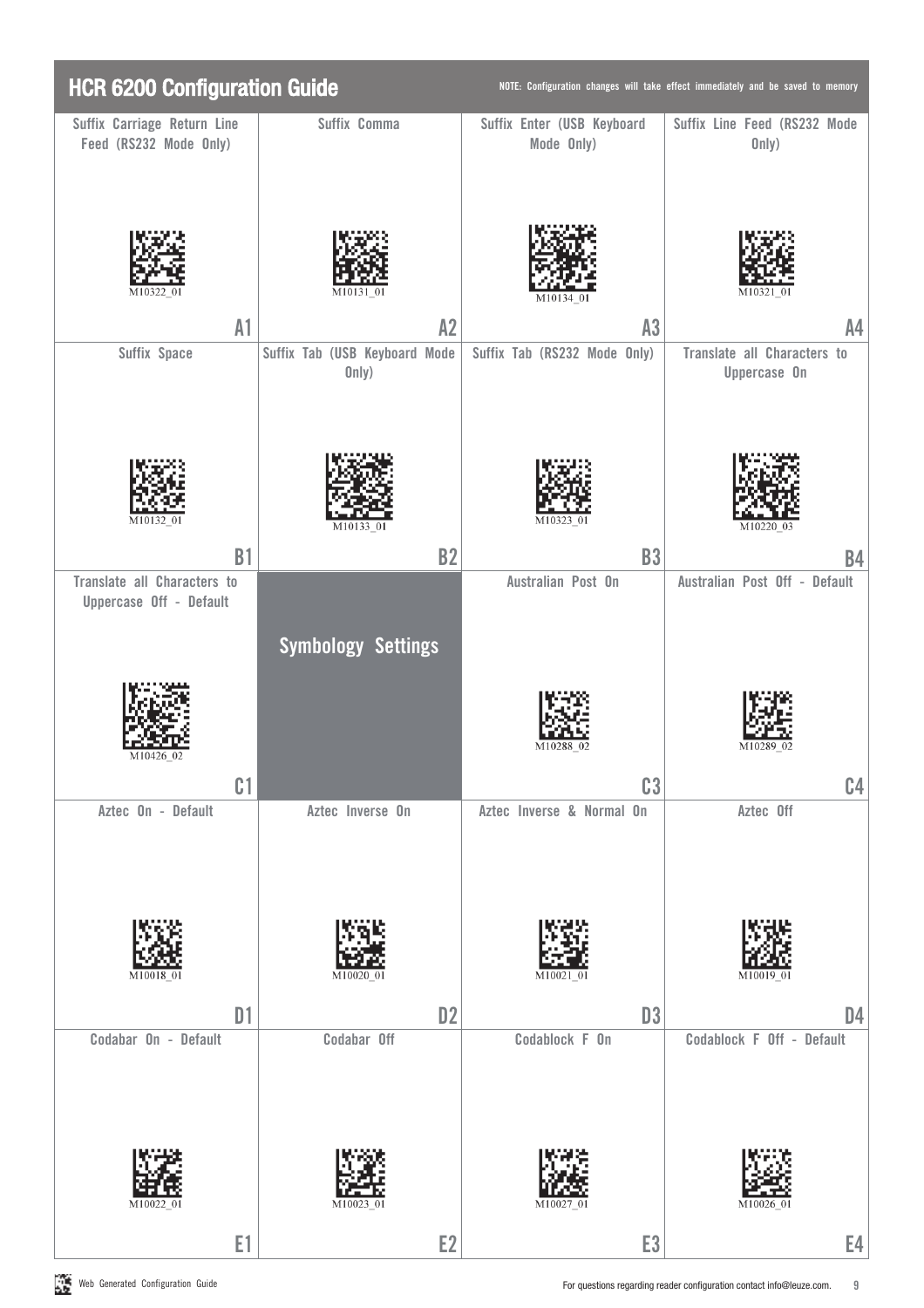| <b>HCR 6200 Configuration Guide</b>           |                                             |                                              | NOTE: Configuration changes will take effect immediately and be saved to memory |
|-----------------------------------------------|---------------------------------------------|----------------------------------------------|---------------------------------------------------------------------------------|
| Code 11 On                                    | Code 11 Off - Default                       | Code 11 Checksum Stripped<br>from Result On  | Code 32 (Italian Pharmacode)<br>$0\mathsf{n}$                                   |
| M10029                                        |                                             | M10031                                       |                                                                                 |
| A1                                            | A2                                          | A3                                           | A <sub>4</sub>                                                                  |
| Code 32 (Italian Pharmacode)<br>Off - Default | Code 39 On - Default                        | Code 39 Off                                  | Code 39 Checksum On                                                             |
| M10238                                        | M10033 02                                   | M10034                                       | M10036-01                                                                       |
| <b>B1</b>                                     | <b>B2</b>                                   | <b>B3</b>                                    | <b>B4</b>                                                                       |
| Code 39 Checksum Off -<br>Default             | Code 39 Checksum Stripped<br>from Result On | Code 39 Extended Full ASCII<br>$0\mathsf{n}$ | Code 39 Extended Full ASCII<br>Off - Default                                    |
|                                               |                                             |                                              |                                                                                 |
| C <sub>1</sub>                                | C <sub>2</sub>                              | C <sub>3</sub>                               | C <sub>4</sub>                                                                  |
| Code 49 On                                    | Code 49 Off - Default                       | Code 93 On - Default                         | Code 93 Off                                                                     |
| M1045                                         | M10459                                      | M10042                                       | M10043 01                                                                       |
| D1                                            | D <sub>2</sub>                              | D <sub>3</sub>                               | D <sub>4</sub>                                                                  |
| Code 128 On<br>M10044 0                       | Code 128 Off<br>M10045                      | Composite On                                 | Composite Off - Default                                                         |
| E1                                            | E <sub>2</sub>                              | E <sub>3</sub>                               | E4                                                                              |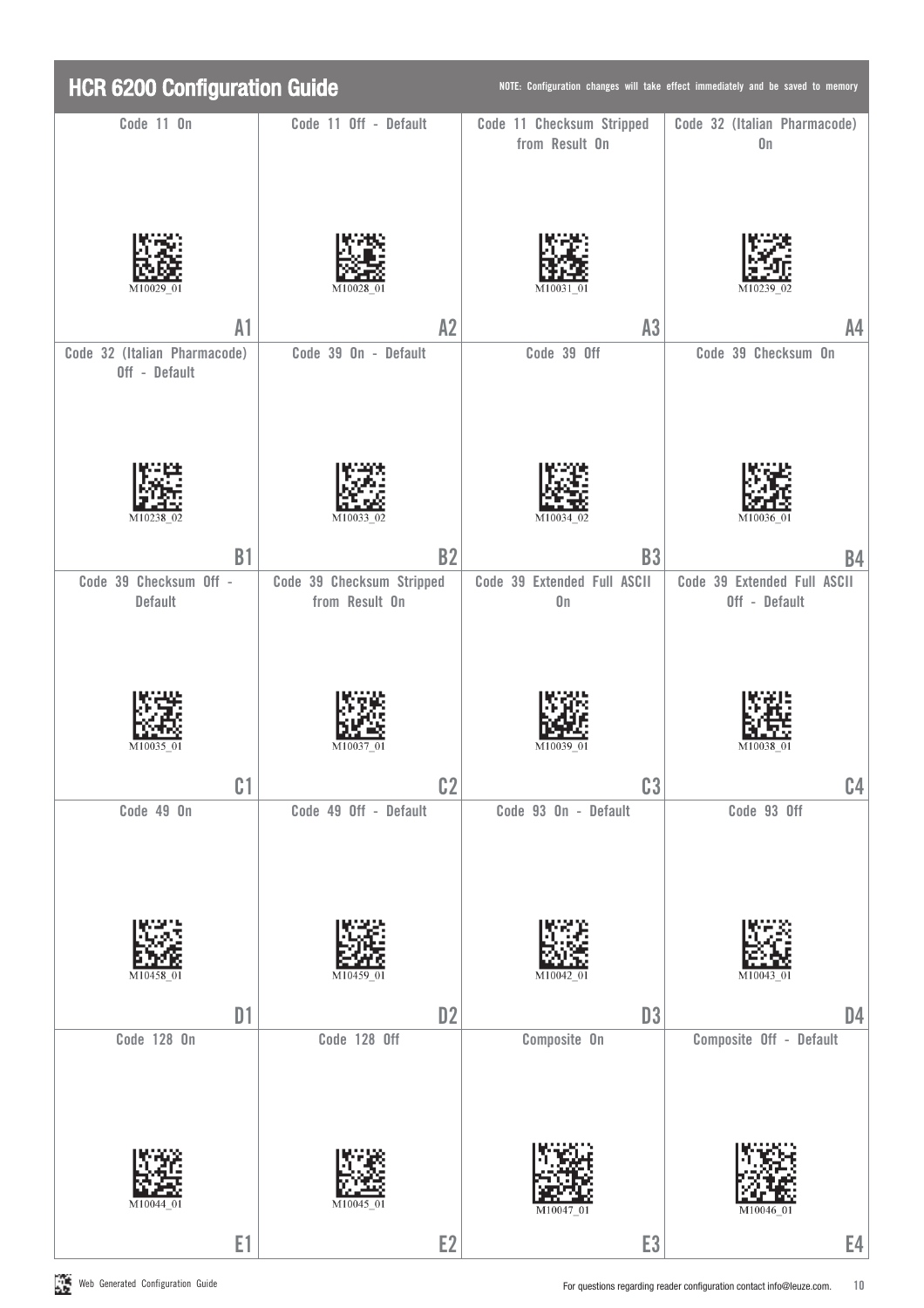| <b>HCR 6200 Configuration Guide</b>                                         |                                                                              |                                           | NOTE: Configuration changes will take effect immediately and be saved to memory |
|-----------------------------------------------------------------------------|------------------------------------------------------------------------------|-------------------------------------------|---------------------------------------------------------------------------------|
| Data Matrix Inverse On -<br><b>Default</b>                                  | Data Matrix Inverse Off                                                      | All GS1 DataBar On - Default              | All GS1 DataBar Off                                                             |
|                                                                             |                                                                              |                                           |                                                                                 |
| A1                                                                          | A2                                                                           | A3                                        | A4                                                                              |
| GS1 DataBar Omnidirectional<br>and GS1 DataBar Truncated On                 | <b>GS1 DataBar Omnidirectional</b><br>and GS1 DataBar Truncated Off          | GS1 DataBar Expanded On                   | <b>GS1 DataBar Expanded Off</b>                                                 |
|                                                                             |                                                                              |                                           |                                                                                 |
| <b>B1</b>                                                                   | <b>B2</b>                                                                    | <b>B3</b>                                 | <b>B4</b>                                                                       |
| GS1 DataBar Expanded Stacked<br>$0\mathsf{n}$                               | GS1 DataBar Expanded Stacked<br>0ff                                          | GS1 DataBar Limited On                    | GS1 DataBar Limited Off                                                         |
| C <sub>1</sub>                                                              | c <sub>2</sub>                                                               | C <sub>3</sub>                            | C <sub>4</sub>                                                                  |
| GS1 DataBar Stacked and GS1<br>DataBar Stacked<br><b>Omnidirectional On</b> | GS1 DataBar Stacked and GS1<br>DataBar Stacked<br><b>Omnidirectional Off</b> | Han Xin On                                | Han Xin Off - Default                                                           |
|                                                                             | M1035                                                                        |                                           |                                                                                 |
| D1<br>Hong Kong 2 of 5 On                                                   | D <sub>2</sub><br>Hong Kong 2 of 5 Off -<br>Default                          | D <sub>3</sub><br>Int 2 of 5 On - Default | D <sub>4</sub><br>Int 2 of 5 Off                                                |
|                                                                             |                                                                              | M10060                                    |                                                                                 |
| E1                                                                          | E <sub>2</sub>                                                               | E <sub>3</sub>                            | E4                                                                              |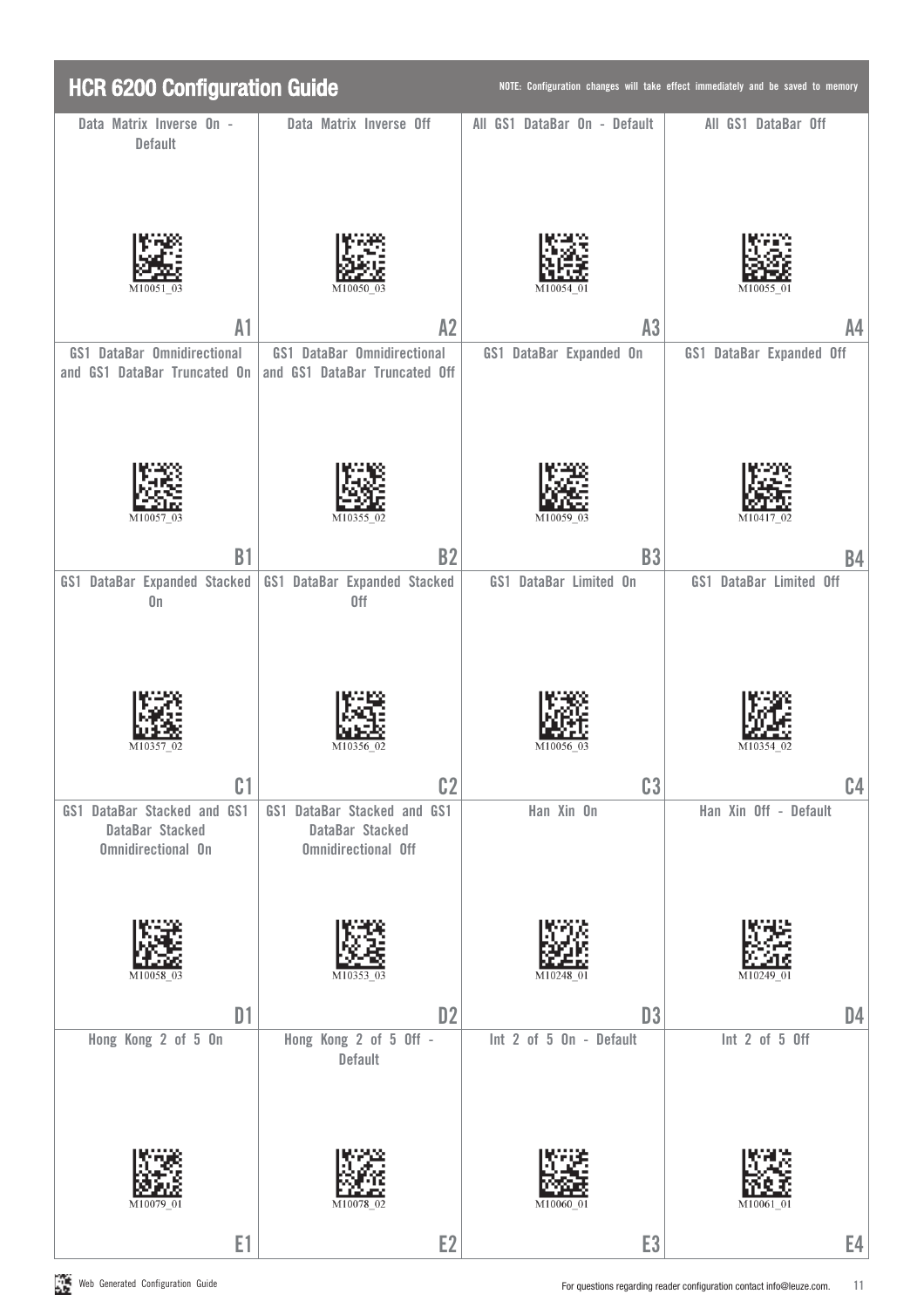| <b>HCR 6200 Configuration Guide</b>         |                                 |                                                  | NOTE: Configuration changes will take effect immediately and be saved to memory |
|---------------------------------------------|---------------------------------|--------------------------------------------------|---------------------------------------------------------------------------------|
| Int 2 of 5 Checksum On                      | Int 2 of 5 Checksum Off         | Int 2 of 5 Checksum Stripped<br>from Result On   | Japan Post On                                                                   |
| M102                                        |                                 | M10065                                           |                                                                                 |
| A1                                          | A2                              | A3                                               | A4                                                                              |
| Japan Post Off - Default                    | KIX (Dutch Post) Code On        | KIX (Dutch Post) Code Off -<br>Default           | Korean Post On                                                                  |
|                                             | M10290                          | M10291 02                                        |                                                                                 |
| <b>B1</b>                                   | <b>B2</b>                       | <b>B3</b>                                        | <b>B4</b>                                                                       |
| Korean Post Off - Default<br>C <sub>1</sub> | Maxicode On<br>C <sub>2</sub>   | Maxicode Off - Default<br>C <sub>3</sub>         | Matrix 2 of 5 On<br>C <sub>4</sub>                                              |
| Matrix 2 of 5 Off - Default<br>M10068 01    | Micro PDF417 On<br>M10073 01    | Micro PDF417 Off - Default<br>M10072<br>$\Omega$ | MSI Plessey On<br>M10076 01                                                     |
| D1<br>MSI Plessey Off - Default             | D <sub>2</sub><br>NEC 2 of 5 0n | D <sub>3</sub><br>NEC 2 of 5 Off - Default       | D <sub>4</sub><br>PDF417 On - Default                                           |
| M10077<br>E1                                | M10082<br>E <sub>2</sub>        | M10083 0<br>E <sub>3</sub>                       | E4                                                                              |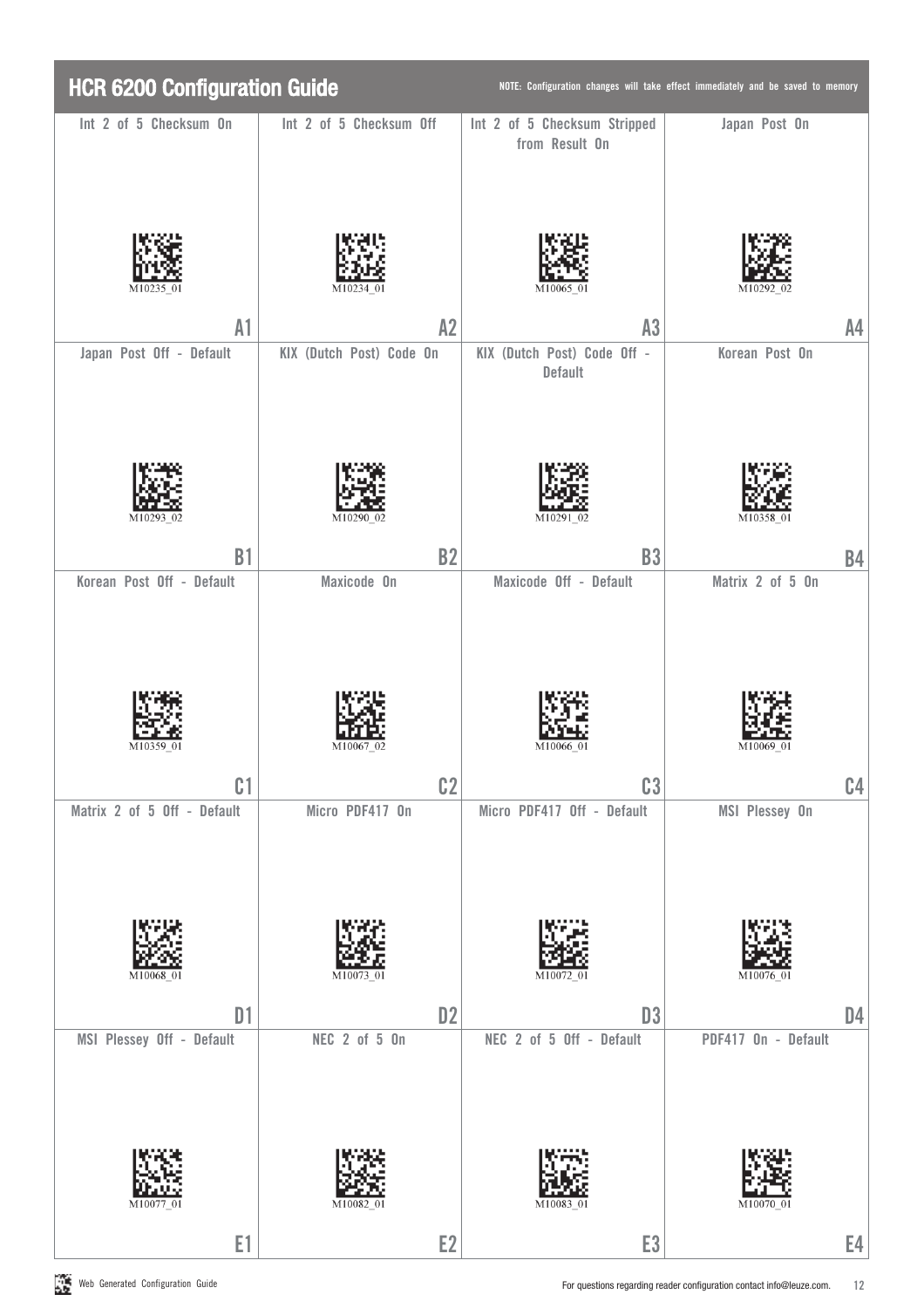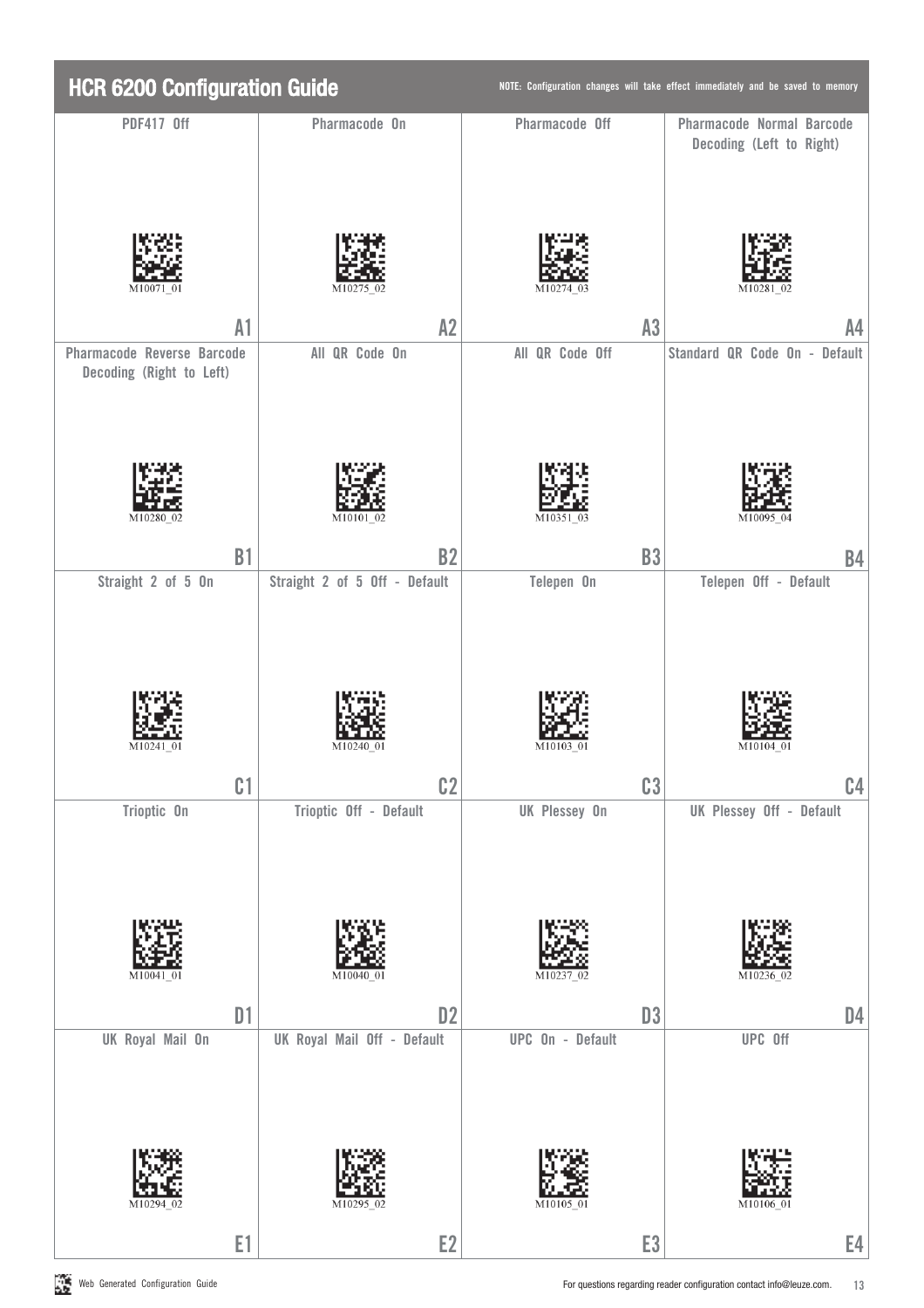| <b>HCR 6200 Configuration Guide</b>         |                                                                                                                        |                                                                           | NOTE: Configuration changes will take effect immediately and be saved to memory |
|---------------------------------------------|------------------------------------------------------------------------------------------------------------------------|---------------------------------------------------------------------------|---------------------------------------------------------------------------------|
| <b>UPC E Expansion On</b>                   | <b>UPC E Expansion Off - Default</b>                                                                                   | <b>UPC</b> Supplemental On                                                | <b>UPC</b> Supplemental Off - Default                                           |
| M1010                                       |                                                                                                                        |                                                                           |                                                                                 |
| A1                                          | A2                                                                                                                     | A3                                                                        | A4                                                                              |
| - Default                                   | Transmit UPC-A Check Digit On Transmit UPC-A Check Digit Off Transmit UPC-A Number System Transmit UPC-A Number System | On - Default                                                              | 0ff                                                                             |
| M10475 01                                   | M10476 01                                                                                                              | M10477 01                                                                 | M10478 01                                                                       |
| <b>B1</b>                                   | <b>B2</b>                                                                                                              | <b>B3</b>                                                                 | B4                                                                              |
| - Default                                   | Transmit UPC-E Check Digit On Transmit UPC-E Check Digit Off Transmit UPC-E Number System Transmit UPC-E Number System | On - Default                                                              | 0ff                                                                             |
| C <sub>1</sub>                              | c <sub>2</sub>                                                                                                         | C <sub>3</sub>                                                            | C.4                                                                             |
| Transmit EAN-13 Check Digit<br>On - Default | Transmit EAN-13 Check Digit<br>0ff                                                                                     | Transmit EAN-8 Check Digit On Transmit EAN-8 Check Digit Off<br>- Default |                                                                                 |
| D <sub>1</sub>                              | D <sub>2</sub>                                                                                                         | D <sub>3</sub>                                                            | D4                                                                              |
| Convert EAN-8 to EAN-13 On<br>M10488 01     | Convert EAN-8 to EAN-13 Off -<br>Default<br>M10487 01                                                                  | Convert UPC-A to EAN-13 Off -<br>Default                                  | Convert UPC-A to EAN-13 On                                                      |
| E1                                          | E <sub>2</sub>                                                                                                         | E <sub>3</sub>                                                            | E4                                                                              |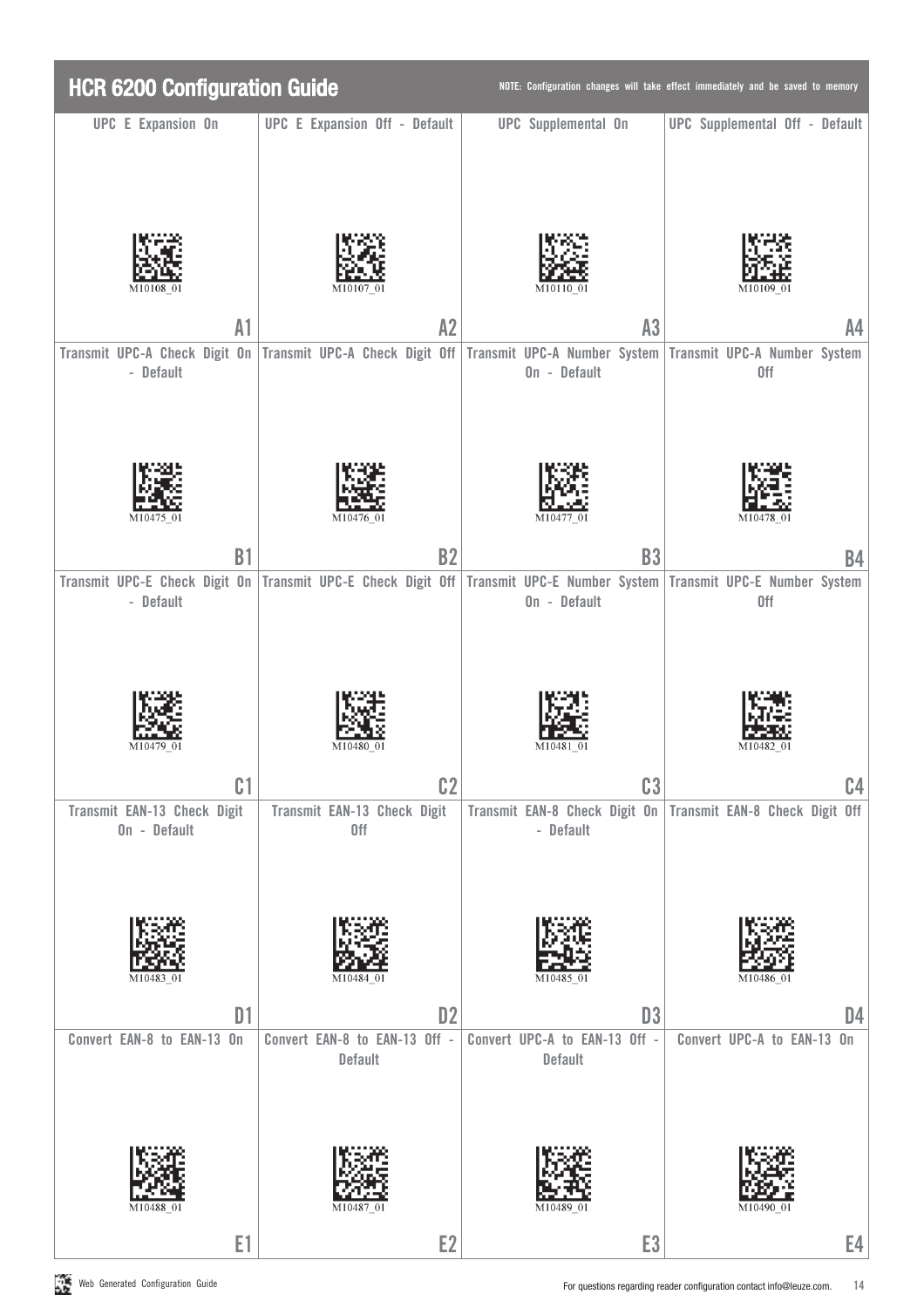| <b>HCR 6200 Configuration Guide</b>         |                                                  |                                                 | NOTE: Configuration changes will take effect immediately and be saved to memory |
|---------------------------------------------|--------------------------------------------------|-------------------------------------------------|---------------------------------------------------------------------------------|
| Convert Bookland EAN-13 to<br>ISBN 0n       | Convert Bookland EAN-13 to<br>ISBN Off - Default | Convert Bookland EAN-13 to<br>ISSN On           | Convert Bookland EAN-13 to<br><b>ISSN Off - Default</b>                         |
| M10492                                      |                                                  | M10494                                          |                                                                                 |
| A1                                          | A2                                               | A3                                              | A <sub>4</sub>                                                                  |
| UPU ID-Tag On                               | UPU ID-Tag Off - Default                         | USPS Intelligent Mail/IMB/<br>4-State CB On     | USPS Intelligent Mail/IMB/<br>4-State CB Off - Default                          |
| M10360 02                                   | M10361 02                                        | M10286<br>02                                    | M1028                                                                           |
| <b>B1</b>                                   | <b>B2</b>                                        | <b>B3</b>                                       | <b>B4</b>                                                                       |
| <b>USPS Planet On</b>                       | <b>USPS Postnet Off - Default</b>                | <b>USPS Planet Off - Default</b>                | <b>USPS Postnet On</b>                                                          |
| C <sub>1</sub>                              | C <sub>2</sub><br>English (US) Keyboard Mapping  | C <sub>3</sub><br>English (UK) Keyboard Mapping | C <sub>4</sub><br>Belgian French Keyboard                                       |
| <b>Keyboard Language</b><br><b>Settings</b> | for Windows<br>M10460 02<br>D <sub>2</sub>       | for Windows<br>M10471-01<br>D <sub>3</sub>      | <b>Mapping for Windows</b><br>M10461-02<br>D4                                   |
| French Keyboard Mapping for<br>Windows      | German Keyboard Mapping for<br>Windows           | Japanese Keyboard Mapping for<br>Windows        | Latin American Keyboard<br><b>Mapping for Windows</b>                           |
| M10462 02                                   | M10463<br>E2                                     | M10464 02                                       | M10465<br>Е4                                                                    |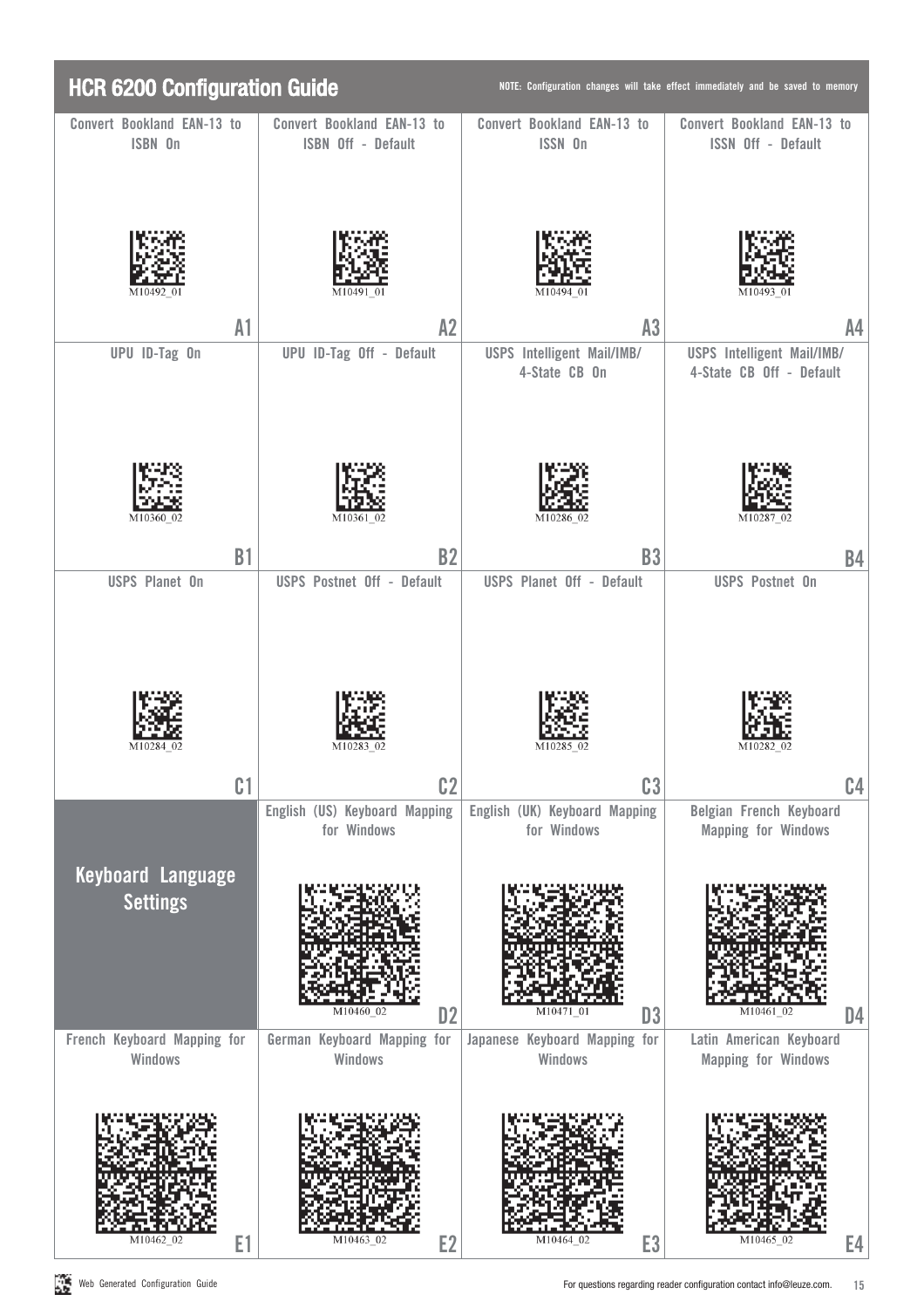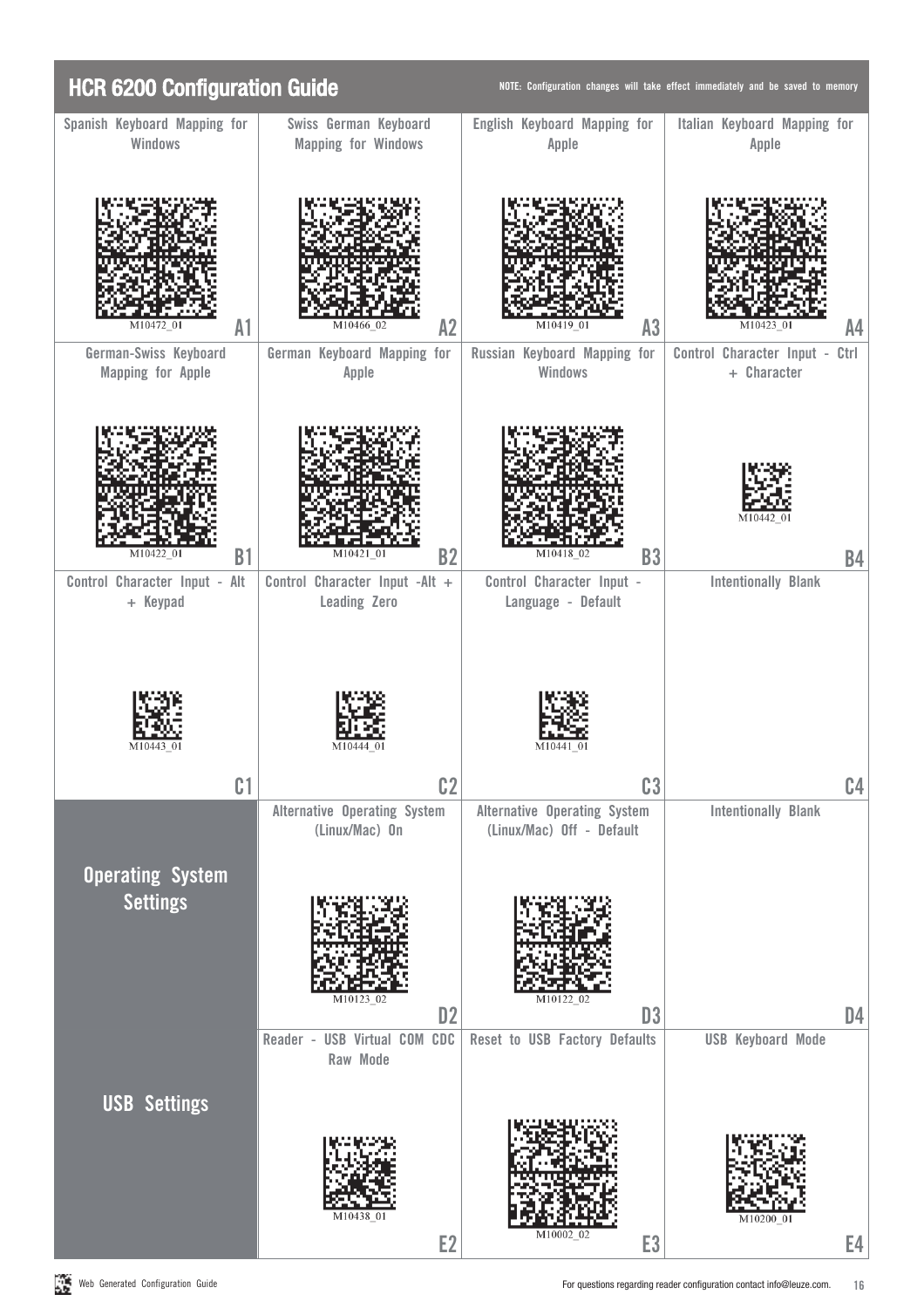| <b>HCR 6200 Configuration Guide</b> |                                        |                                              | NOTE: Configuration changes will take effect immediately and be saved to memory |                                               |  |
|-------------------------------------|----------------------------------------|----------------------------------------------|---------------------------------------------------------------------------------|-----------------------------------------------|--|
|                                     | <b>USB Downloader Mode</b>             | USB HID POS Mode (Terminal<br>ID 131)        | <b>USB Native Two Way Mode</b>                                                  | <b>USB Virtual COM One Way</b><br>Mode        |  |
|                                     | M10004 02                              | M10425-0                                     |                                                                                 | M10005                                        |  |
|                                     | A1                                     | A2                                           | A3                                                                              | A <sub>4</sub>                                |  |
|                                     | <b>USB Virtual COM Multiple Ports</b>  | <b>USB Virtual COM Common</b><br>Ports       |                                                                                 | Reset to RS232 Factory<br><b>Defaults</b>     |  |
|                                     |                                        | M10432                                       | <b>RS232 Settings</b>                                                           | M10389 03                                     |  |
|                                     | <b>B1</b><br>RS232 Interface 1200 Baud | <b>B2</b><br>RS232 Interface 2400 Baud       | RS232 Interface 4800 Baud                                                       | <b>B4</b><br>RS232 Interface 9600 Baud        |  |
|                                     | Rate<br>M10392                         | Rate                                         | Rate<br>M10394<br>(1)                                                           | Rate                                          |  |
|                                     | C <sub>1</sub>                         | C <sub>2</sub>                               | C <sub>3</sub>                                                                  | C4                                            |  |
|                                     | RS232 Interface 19200 Baud<br>Rate     | RS232 Interface 38400 Baud<br>Rate<br>M10397 | RS232 Interface 57600 Baud<br>Rate                                              | RS232 Interface 115200 Baud<br>Rate - Default |  |
|                                     | D <sub>1</sub>                         | D <sub>2</sub>                               | D <sub>3</sub>                                                                  | D <sub>4</sub>                                |  |
|                                     | RS232 Interface 7 Data Bits            | RS232 Interface 8 Data Bits -<br>Default     | RS232 Interface Stop Bits 1 -<br>Default                                        | RS232 Interface Stop Bits 2                   |  |
|                                     | M10390                                 |                                              | M10406                                                                          |                                               |  |
|                                     | E1                                     | E <sub>2</sub>                               | E <sub>3</sub>                                                                  | E4                                            |  |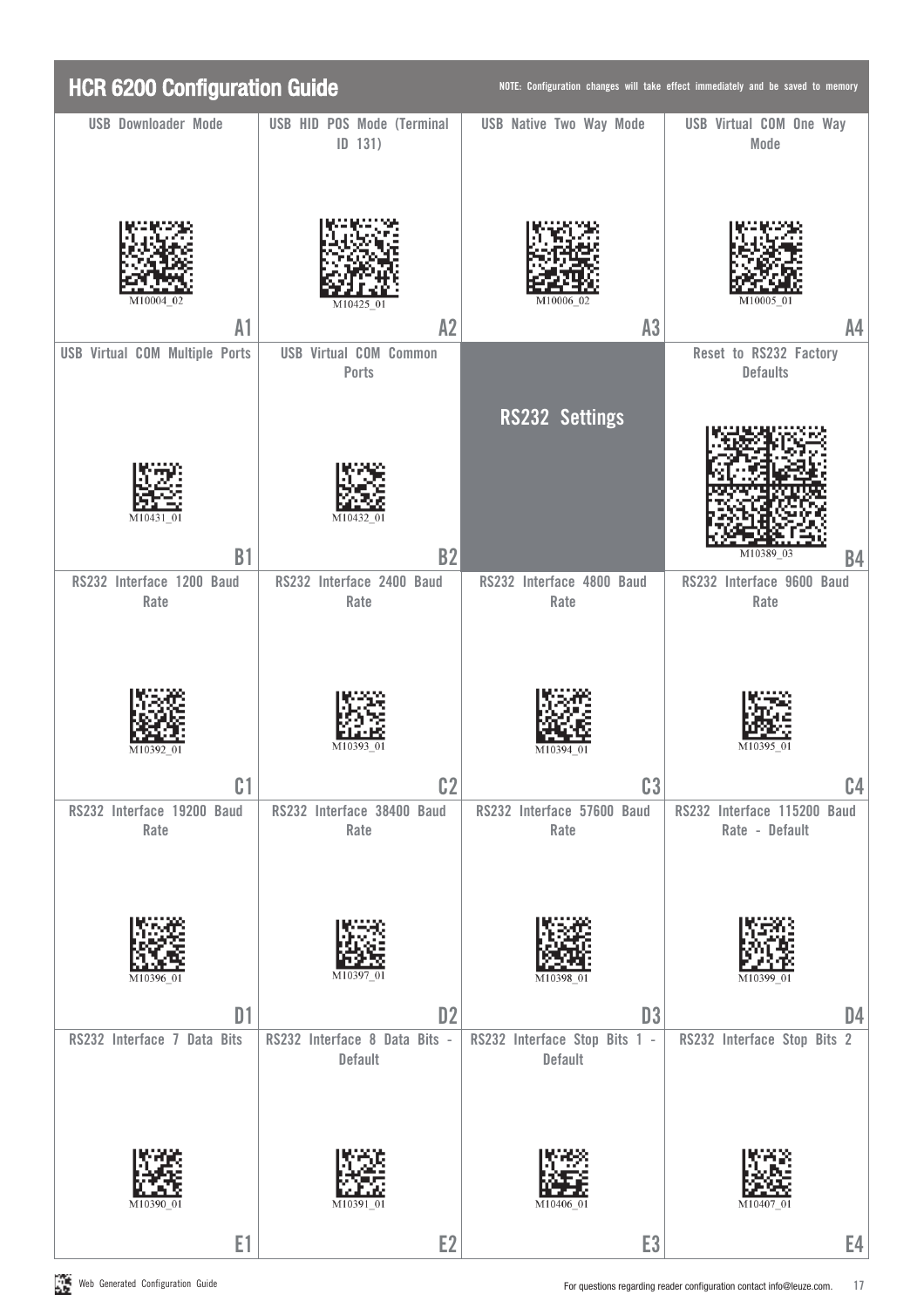| <b>HCR 6200 Configuration Guide</b>           |                                              |                                               | NOTE: Configuration changes will take effect immediately and be saved to memory |
|-----------------------------------------------|----------------------------------------------|-----------------------------------------------|---------------------------------------------------------------------------------|
| RS232 Interface Even Parity                   | RS232 Interface Odd Parity                   | RS232 Interface No Parity -<br><b>Default</b> | RS232 Interface Flow Control<br>Off - Default                                   |
|                                               |                                              |                                               |                                                                                 |
| A1                                            | A2                                           | A3                                            | A4                                                                              |
| RS232 Interface Flow<br>Control<br>- Hardware | RS232 Packet Mode                            | RS232 Raw Mode - Default                      | <b>Intentionally Blank</b>                                                      |
| M10409 01<br><b>B1</b>                        | M10388-0.<br><b>B2</b>                       | M10387<br><b>B3</b>                           |                                                                                 |
|                                               | Beep On Vibrate On - Default                 | Beep Off Vibrate Off                          | <b>B4</b><br>Beep Off Vibrate On                                                |
| <b>Reader Feedback</b><br><b>Settings</b>     | M10140 01                                    | (1)                                           | (1)                                                                             |
| Beep On Vibrate Off                           | C <sub>2</sub><br>Beep Volume 100% - Default | C <sub>3</sub><br>Beep Volume 67%             | C <sub>4</sub><br>Beep Volume 33%                                               |
|                                               |                                              |                                               |                                                                                 |
|                                               | M10197                                       | M10196-01                                     | M10195 01                                                                       |
| D1                                            | D <sub>2</sub>                               | D <sub>3</sub>                                | D4                                                                              |
| Beep Volume 0%                                | <b>Scan Delay Settings</b>                   | Duplicate Scan Disabled -<br>Default          | 1 Second Duplicate Scan Delay                                                   |
|                                               |                                              |                                               |                                                                                 |
| M10194                                        |                                              |                                               |                                                                                 |
| E1                                            |                                              | E <sub>3</sub>                                | E4                                                                              |